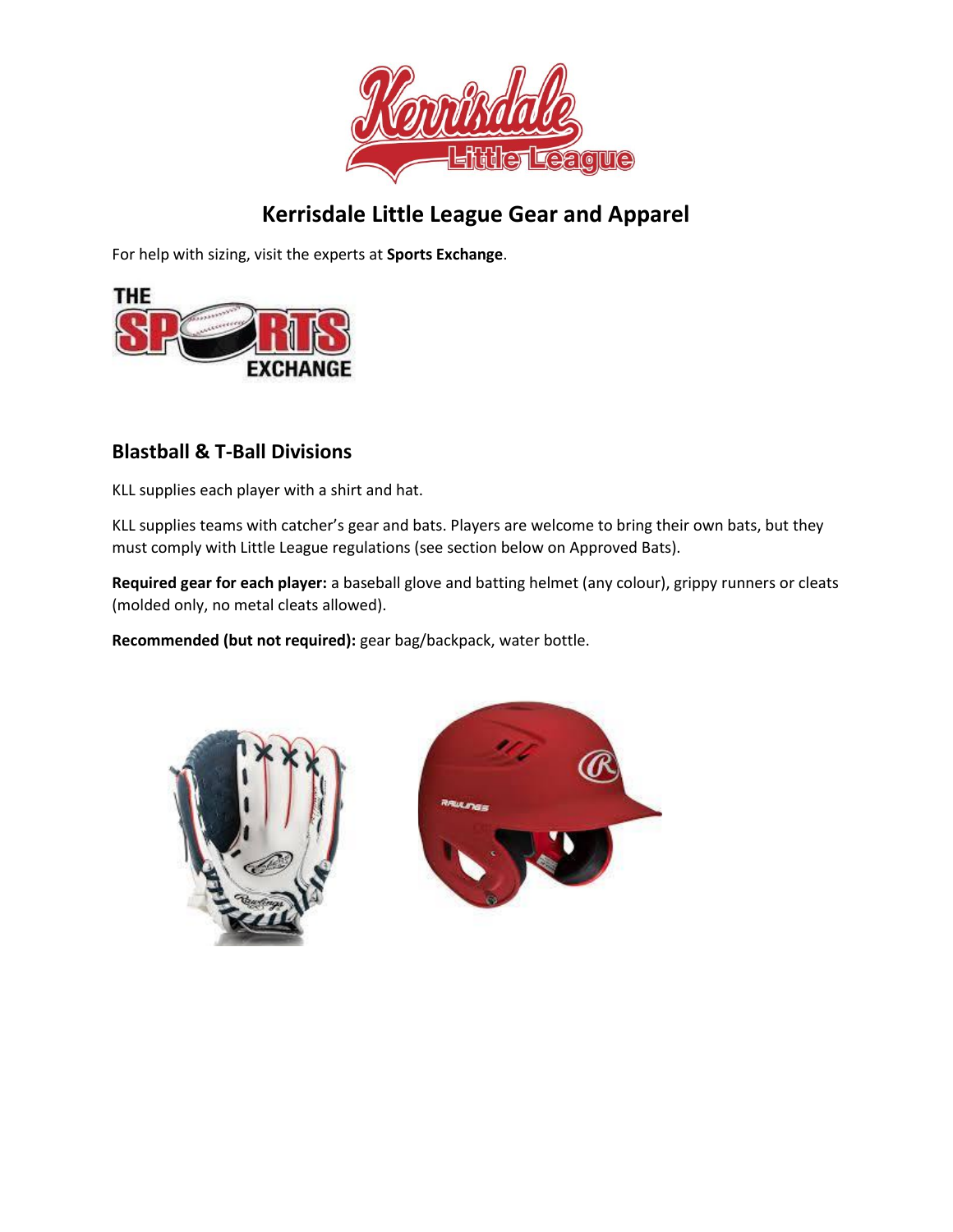#### **Rookie Division**

KLL supplies each player with a shirt and hat.

KLL supplies teams with catcher's gear and bats. Players are welcome to bring their own bats, but they must comply with Little League regulations (see section below on Approved Bats).

**Required gear for each player:** a baseball glove, batting helmet (any colour), grey sliding pants (either knicker or relaxed style is fine), and cleats (molded only, no metal allowed) or grippy runners.

**Recommended (but not required):** gear bag/backpack, water bottle, batting gloves, sliding shorts.









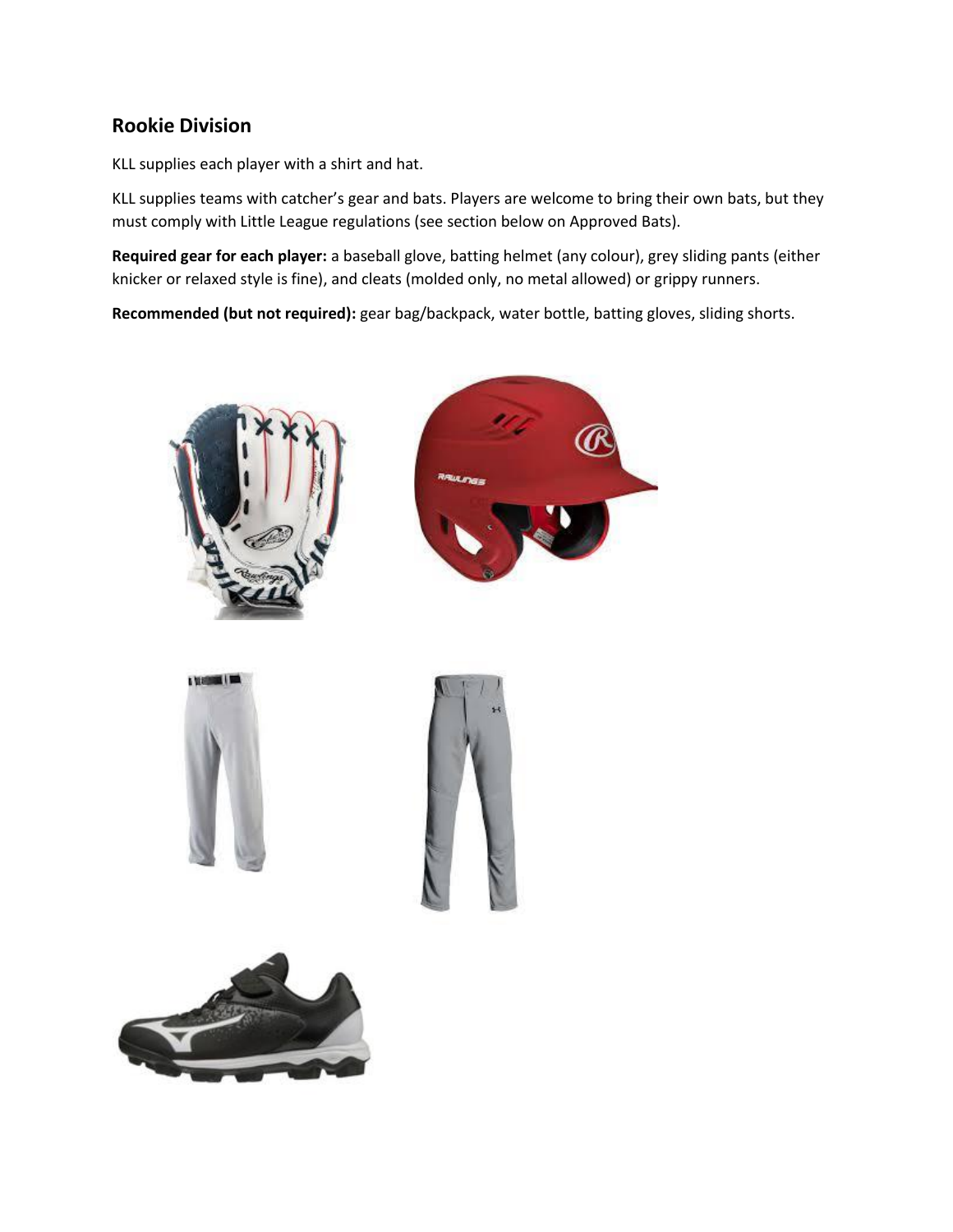# **Minors & Majors Divisions**

KLL supplies each player with a shirt, hat, socks and belt.

KLL supplies teams with catcher's gear and bats. Players are welcome to bring their own bats, but they must comply with Little League regulations (see section below on Approved Bats).

**Required gear for each player:** a baseball glove, batting helmet (any colour), grey sliding pants (either knicker or relaxed style is fine), cleats (molded only, no metal allowed) and a protective jock/jill cup (recommended for all players, but strictly enforced for catchers).

**Recommended (but not required):** gear bag/backpack, water bottle, sliding shorts, batting gloves.